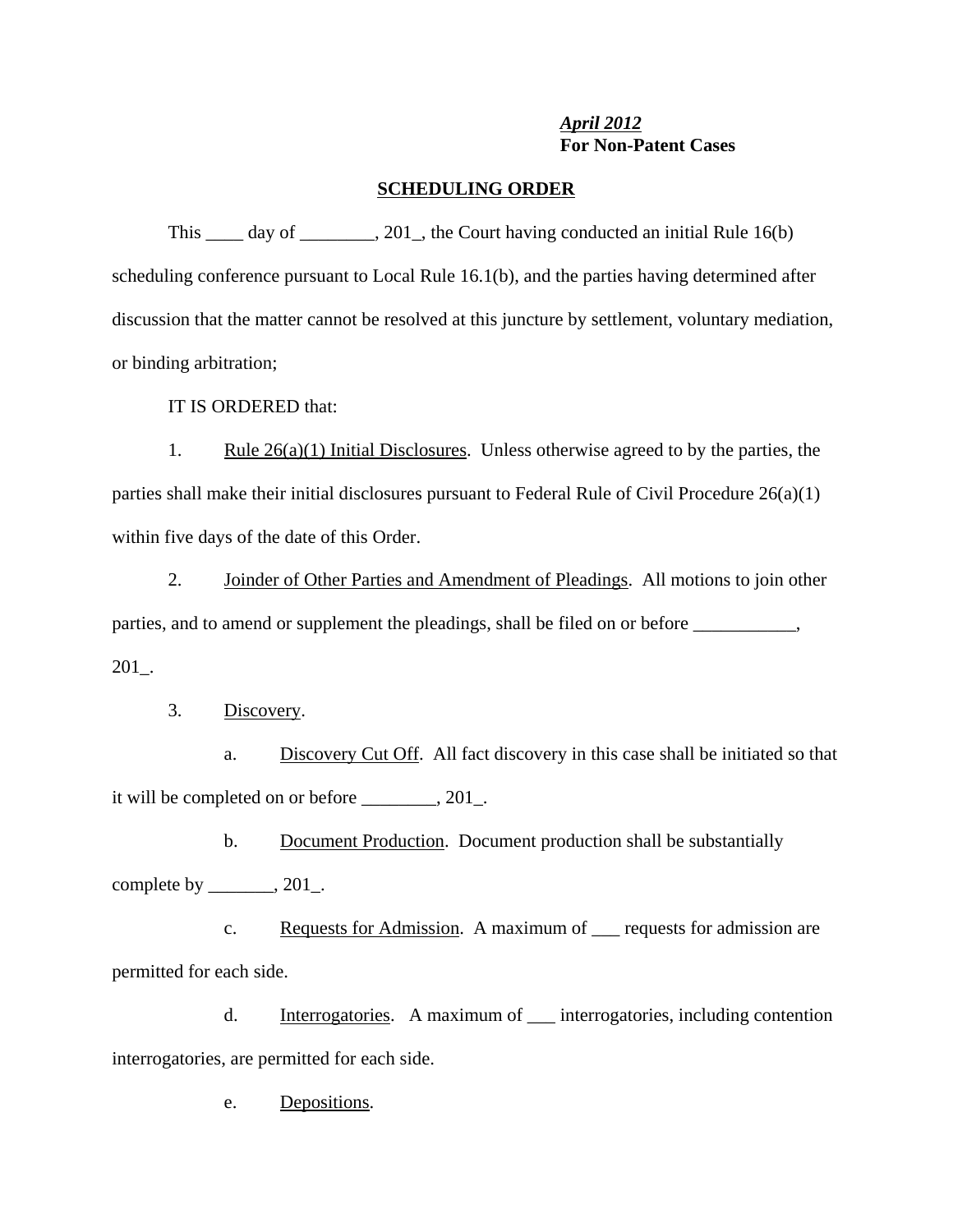i. Limitation on Hours for Deposition Discovery. Each side is limited to a total of hours of taking testimony by deposition upon oral examination.

ii. Location of Depositions. Any party or representative (officer, director, or managing agent) of a party filing a civil action in this district court must ordinarily be required, upon request, to submit to a deposition at a place designated within this district. Exceptions to this general rule may be made by order of the Court or by agreement of the parties. A defendant who becomes a counterclaimant, cross-claimant, or third-party plaintiff shall be considered as having filed an action in this Court for the purpose of this provision.

## f. Disclosure of Expert Testimony.

i. Expert Reports. For the party who has the initial burden of proof on the subject matter, the initial Federal Rule  $26(a)(2)$  disclosure of expert testimony is due on or before \_\_\_\_\_\_\_\_, 201\_. The supplemental disclosure to contradict or rebut evidence on the same matter identified by another party is due on or before \_\_\_\_\_\_\_\_\_\_\_, 201\_. No other expert reports will be permitted without either the consent of all parties or leave of the Court. Along with the submissions of the expert reports, the parties shall advise of the dates and times of their experts' availability for deposition. Any expert depositions shall be taken no later than  $\frac{1}{201}$ .

ii. Objections to Expert Testimony. To the extent any objection to expert testimony is made pursuant to the principles announced in *Daubert v. Merrell Dow Pharm., Inc.*, 509 U.S. 579 (1993), as incorporated in Federal Rule of Evidence 702, it shall be made by motion no later than the deadline for dispositive motions set forth herein, unless otherwise ordered by the Court.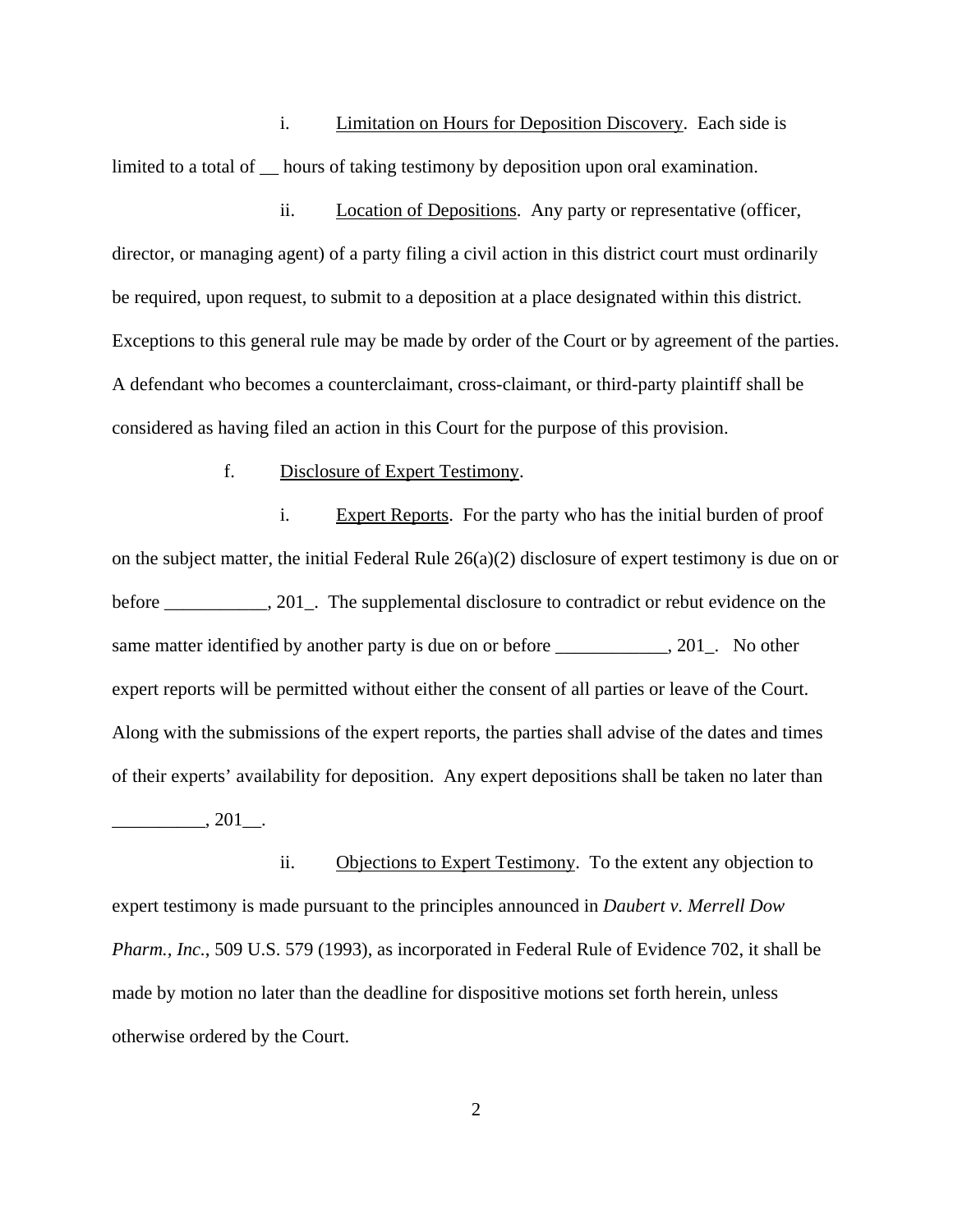g. Discovery Matters and Disputes Relating to Protective Orders. Should counsel find they are unable to resolve a discovery matter or a dispute relating to a protective order, the parties involved in the discovery matter or protective order dispute shall contact the Court's Case Manager to schedule a hearing. Unless otherwise ordered, by no later than fortyeight hours prior to the hearing, the party seeking relief shall file with the Court a letter, not to exceed three pages, outlining the issues in dispute and its position on those issues. By no later than twenty-four hours prior to the hearing, any party opposing the application for relief may file a letter, not to exceed three pages, outlining that party's reasons for its opposition. Should any document(s) be filed under seal, a courtesy copy of the sealed document(s) must be provided to the Court within one hour of e-filing the document(s).

If a discovery-related motion is filed without leave of the Court, it will be denied without prejudice to the moving party's right to bring the dispute to the Court through the discovery matters procedures set forth in this Order.

4. Application to Court for Protective Order. Should counsel find it will be necessary to apply to the Court for a protective order specifying terms and conditions for the disclosure of confidential information, counsel should confer and attempt to reach an agreement on a proposed form of order and submit it to the Court within ten days from the date of this Order. Should counsel be unable to reach an agreement on a proposed form of order, counsel must follow the provisions of Paragraph 3(g) above.

Any proposed protective order must include the following paragraph:

Other Proceedings. By entering this order and limiting the disclosure of information in this case, the Court does not intend to preclude another court from finding that information may be relevant and subject to disclosure in another case. Any person or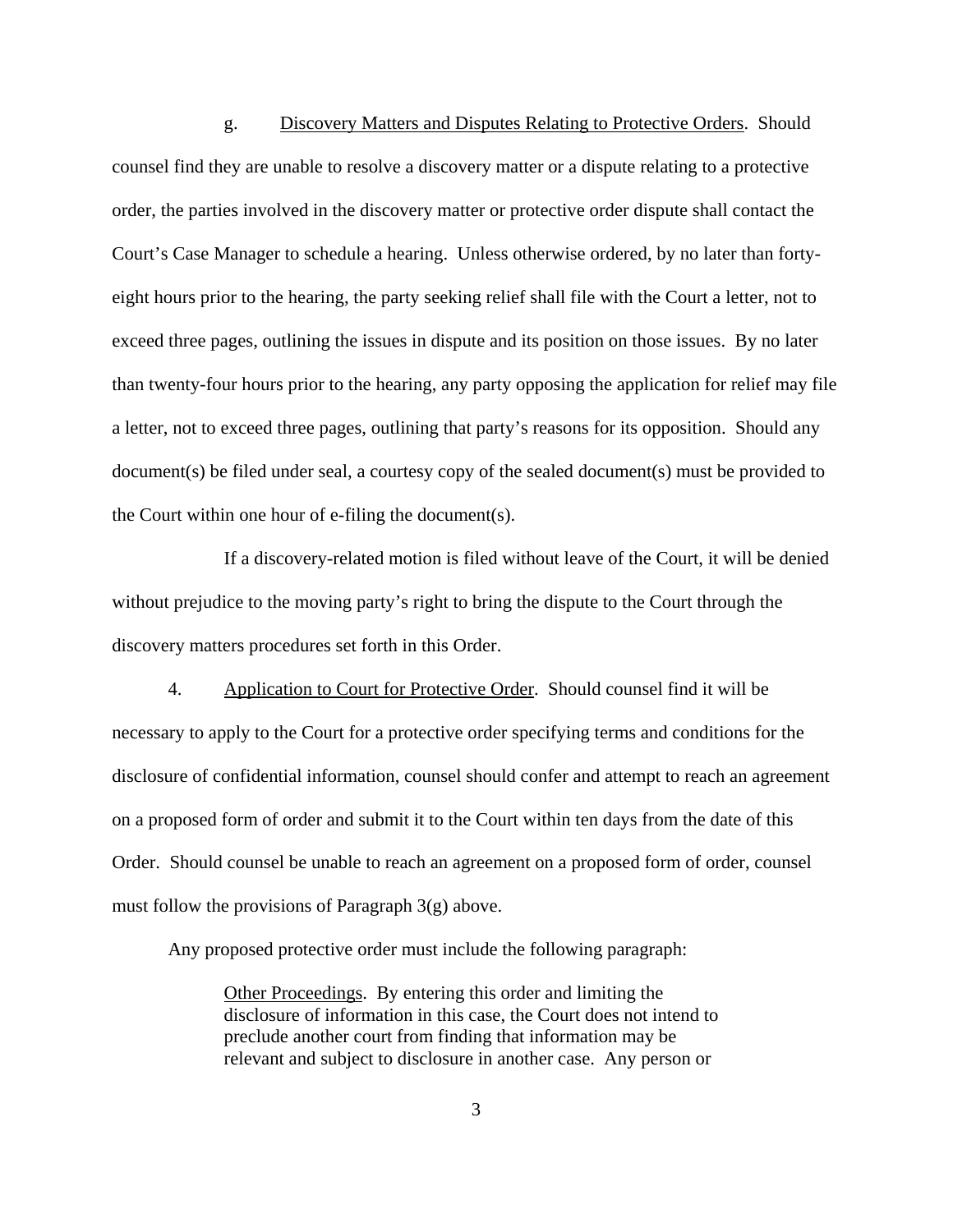party subject to this order who becomes subject to a motion to disclose another party's information designated as confidential pursuant to this order shall promptly notify that party of the motion so that the party may have an opportunity to appear and be heard on whether that information should be disclosed.

5. Papers Filed Under Seal. When filing papers under seal, counsel shall deliver to the Clerk an original and one copy of the papers. A redacted version of any sealed document shall be filed electronically within seven days of the filing of the sealed document.

6. Courtesy Copies. The parties shall provide to the Court two courtesy copies of all briefs and one courtesy copy of any other document filed in support of any briefs (i.e., appendices, exhibits, declarations, affidavits etc.). This provision also applies to papers filed under seal.

7. Case Dispositive Motions. All case dispositive motions, an opening brief, and affidavits, if any, in support of the motion shall be served and filed on or before \_\_\_\_\_\_\_\_\_\_\_\_, 201\_ [a date approximately four months prior to the pretrial conference]. No case dispositive motion under Rule 56 may be filed more than ten days before the above date without leave of the Court.

8. Applications by Motion. Except as otherwise specified herein, any application to the Court shall be by written motion. Any non-dispositive motion should contain the statement required by Local Rule 7.1.1.

9. Pretrial Conference. On \_\_\_\_\_\_\_, 201, the Court will hold a Rule 16(e) final pretrial conference in Court with counsel beginning at \_\_\_\_\_ \_.m. The parties shall file a joint proposed final pretrial order in compliance with Local Rule 16.3(c) no later than 5 p.m. on the third business day before the date of the final pretrial conference. Unless otherwise ordered by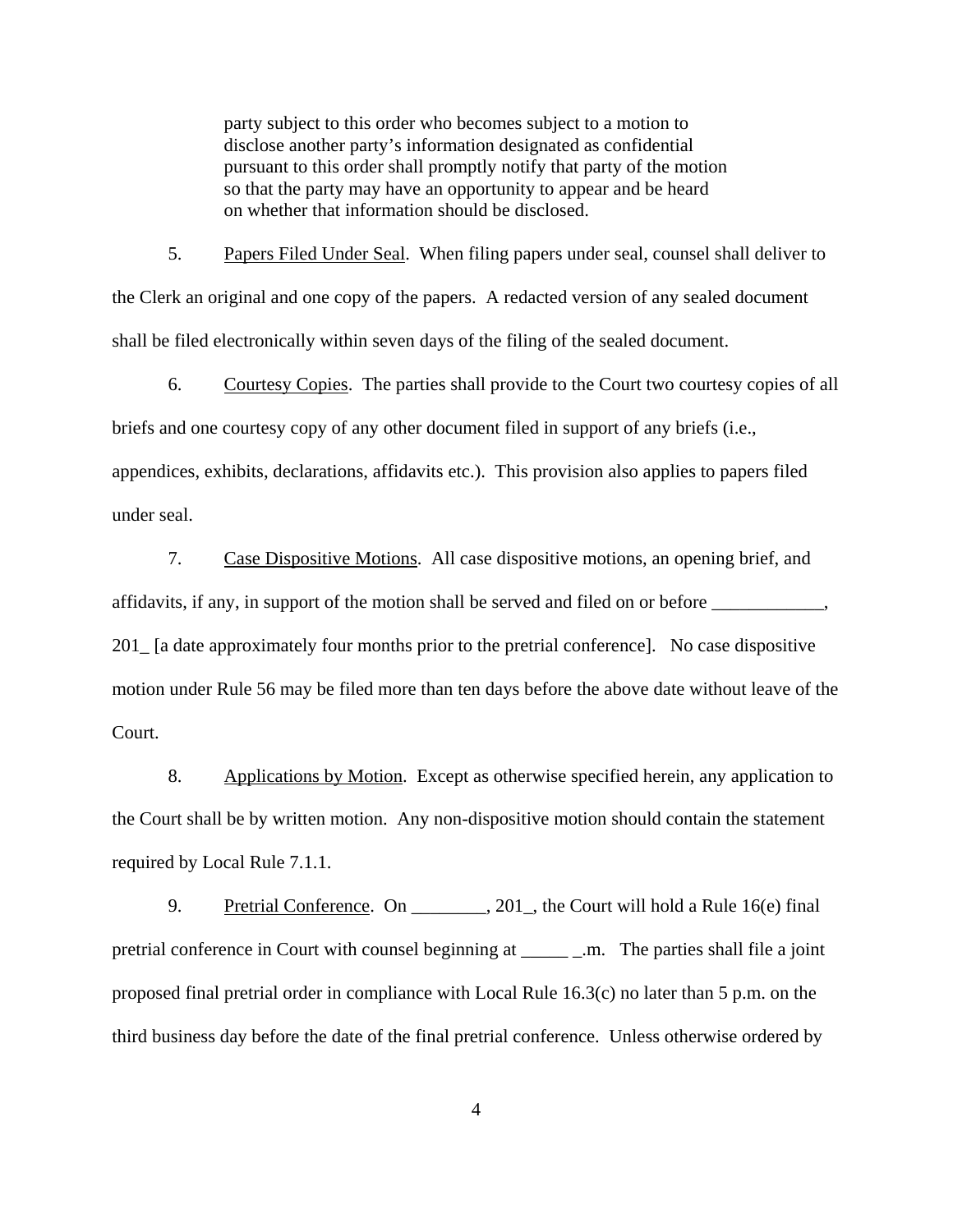the Court, the parties shall comply with the timeframes set forth in Local Rule 16.3(d) for the preparation of the proposed joint final pretrial order.

10. Motions *in Limine*. Motions *in limine* shall not be separately filed. All *in limine* requests and responses thereto shall be set forth in the proposed pretrial order. Each party shall be limited to three *in limine* requests, unless otherwise permitted by the Court. The *in limine* request and any response shall contain the authorities relied upon; each *in limine* request may be supported by a maximum of three pages of argument and may be opposed by a maximum of three pages of argument, and the party making the *in limine* request may add a maximum of one additional page in reply in support of its request. If more than one party is supporting or opposing an *in limine* request, such support or opposition shall be combined in a single three page submission (and, if the moving party, a single one page reply). No separate briefing shall be submitted on *in limine* requests, unless otherwise permitted by the Court.

11. Jury Instructions, Voir Dire, and Special Verdict Forms. Where a case is to be tried to a jury, pursuant to Local Rules  $47.1(a)(2)$  and  $51.1$ , the parties should file (i) proposed voir dire, (ii) preliminary jury instructions, (iii) final jury instructions, and (iv) special verdict forms no later than 5 p.m. on the third business day before the date of the final pretrial conference. The plaintiff should expect to submit to an email address to be designated each of the foregoing four documents in WordPerfect format.

12. Trial. This matter is scheduled for a \_\_ day \_\_\_\_ trial beginning at 9:30 a.m. on \_\_\_\_\_\_\_\_\_, 201\_, with the subsequent trial days beginning at 9:30 a.m. Until the case is submitted to the jury for deliberations, the jury will be excused each day at 4:30 p.m. The trial will be timed, as counsel will be allocated a total number of hours in which to present their